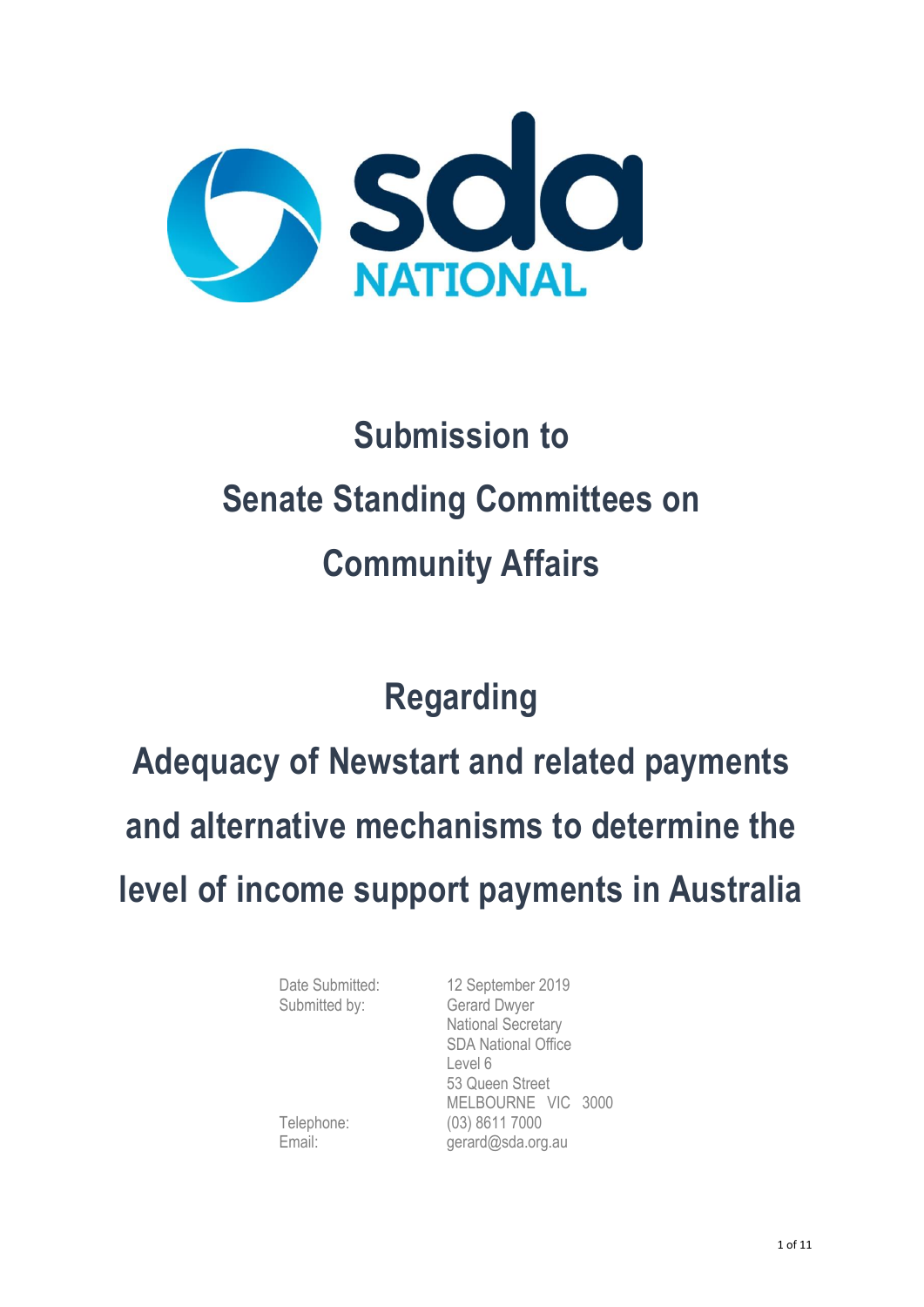### Adequacy of Newstart and related payments and alternative mechanisms to determine the level of income support payments in Australia

#### **Contents**

| The rate should be increased, indexed and have better linkages with other programs |  |
|------------------------------------------------------------------------------------|--|
|                                                                                    |  |
|                                                                                    |  |

#### <span id="page-1-0"></span>Executive Summary

This submission starts by outlining what the Shop, Distributive and Allied Employees' Association (SDA) is and the relevance of Newstart and the future 'Job Seeker Payment' to SDA members.

It firstly highlights how Newstart negatively impacts women over 55 exacerbating their lifelong inequality despite of their contribution to society through work and family, secondly how the retail industry and its workers need governments to focus on training rather than the ineffective Jobactive program; and, thirdly, that workplaces need to adhere to obligations and prevent discrimination and health and safety issues so that work can be sustained and so that people maintain their employment.

It concludes that the planned 'Job Seeker Payment' should:

- be introduced at a rate high enough to enable Australians to seek a job (at least \$75 per week more than Newstart) and prevent trapping them in poverty,
- be linked to an industrial anchor to ensure the payment stays high enough to help Australian's get a job, and
- be redesigned in a way that interacts more effectively with policy on
	- o aging especially as it relates to the Age Pension and superannuation,
	- o skills especially the Vocational Educational and Training system, and
	- o health and welfare especially discrimination and workplace health and safety.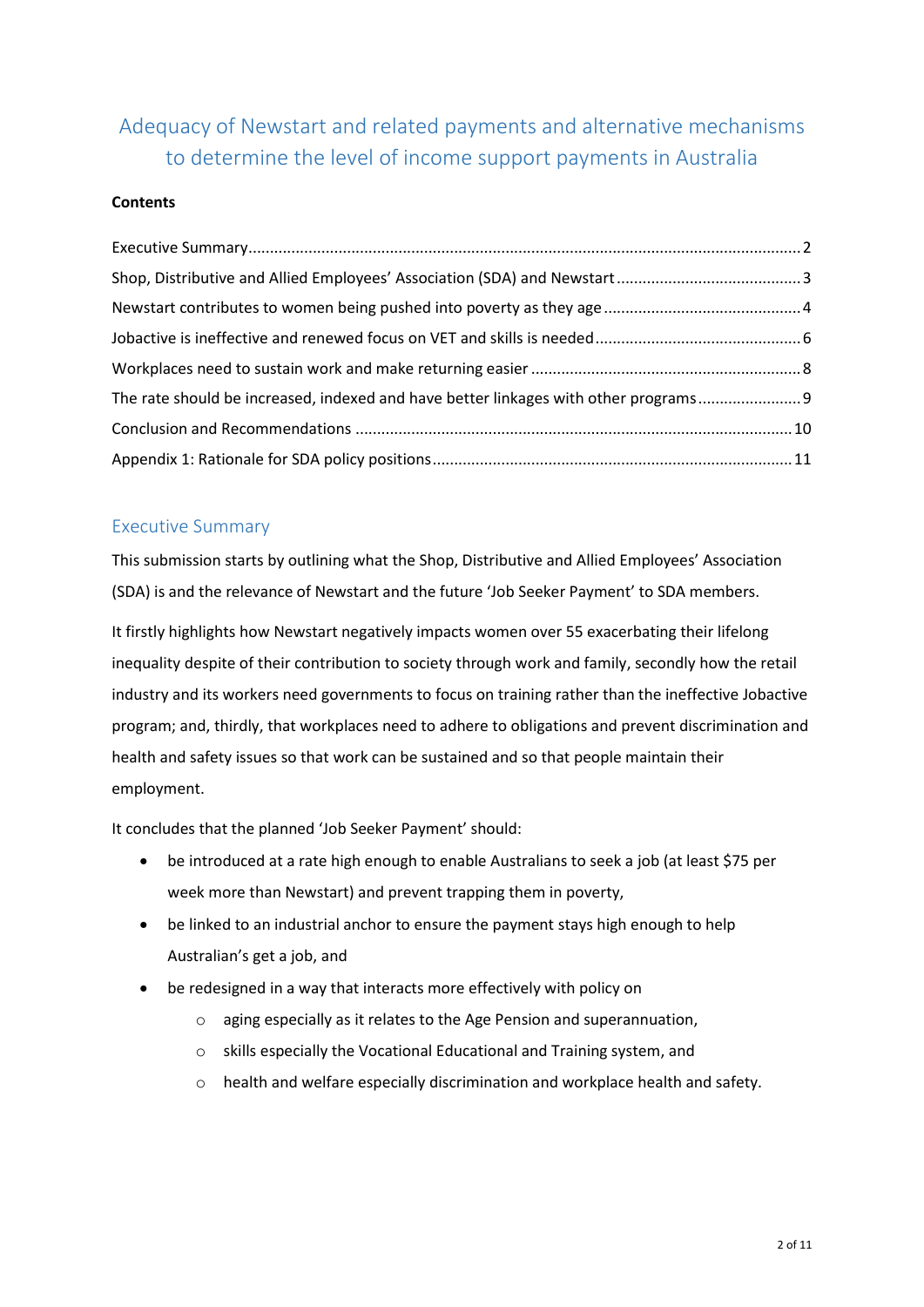#### <span id="page-2-0"></span>Shop, Distributive and Allied Employees' Association (SDA) and Newstart

- 1. The Shop, Distributive and Allied Employees' Association (SDA) is one of Australia's largest trade unions with over 210,000 members<sup>1</sup>. The SDA has membership in retail, fast food, warehousing, hairdressing, pharmacy, online retailing and modelling.
- 2. The majority of SDA members are low-income earners, women and young people. Retail and food services are two of the three lowest industries for median weekly earnings.<sup>2</sup> In 2018, the median weekly earnings of all Australians was \$1066<sup>3</sup>, some 34% higher than retail workers. Approximately 40% of SDA members are under the age of 25 (approximately 83,000 people) and 60% are women (approximately 131,000).<sup>4</sup>
- 3. The Fair Work Commission described retail workers (along with hospitality workers) as "more likely to be female, younger (under 25 years), work part-time hours, be employed on a casual basis and be award reliant than employees in other industries. Employees in these industries are also more likely to be low paid."<sup>5</sup> The Commission was also "satisfied that a substantial proportion of Fast Food industry employees are 'low paid'; are more likely to reside in lower income households and are more likely to experience financial difficulties."<sup>6</sup>
- 4. The SDA has a long history of advocating on behalf of members. The SDA does this through enterprise bargaining; ensuring Awards and the NES provide a relevant safety net; and through numerous submissions made to parliamentary and government inquiries and other important reviews that relate to their experiences. The SDA has 10 policy principles that guide our engagement in these reviews. For a list of these, see Appendix A.
- 5. Given the SDA membership profile, members have a heightened reliance on safety nets provided for through the social security system. In that context, SDA contributes to deliberations about carer, childcare, family, job seeker, parental, youth and pensioner payments. The terms of reference for this inquiry – adequacy of Newstart and related payments and alternative mechanisms to determine the level of income support payments in Australia – are clearly linked to our policy principles and the experience of our members, but the terms of reference are extensive. In order to focus our comments for the committee, the SDA chooses

1

<sup>3</sup> ABS, "6333.0 - Characteristics of Employment, Australia, August 2018"

<sup>1</sup> Internal SDA data.

<sup>2</sup> ABS, "6333.0 - Characteristics of Employment, Australia, August 2018"

[<sup>\(</sup>https://www.abs.gov.au/ausstats/abs@.nsf/mf/6333.0](https://www.abs.gov.au/ausstats/abs@.nsf/mf/6333.0) accessed 9/7/2019)

[<sup>\(</sup>https://www.abs.gov.au/ausstats/abs@.nsf/mf/6333.0](https://www.abs.gov.au/ausstats/abs@.nsf/mf/6333.0) accessed 9/7/2019)

<sup>4</sup> Internal SDA data.

<sup>5</sup> [2017] FWFCW 1001 PN 80

<sup>6</sup> [2017] FWFCW 1001 PN 1356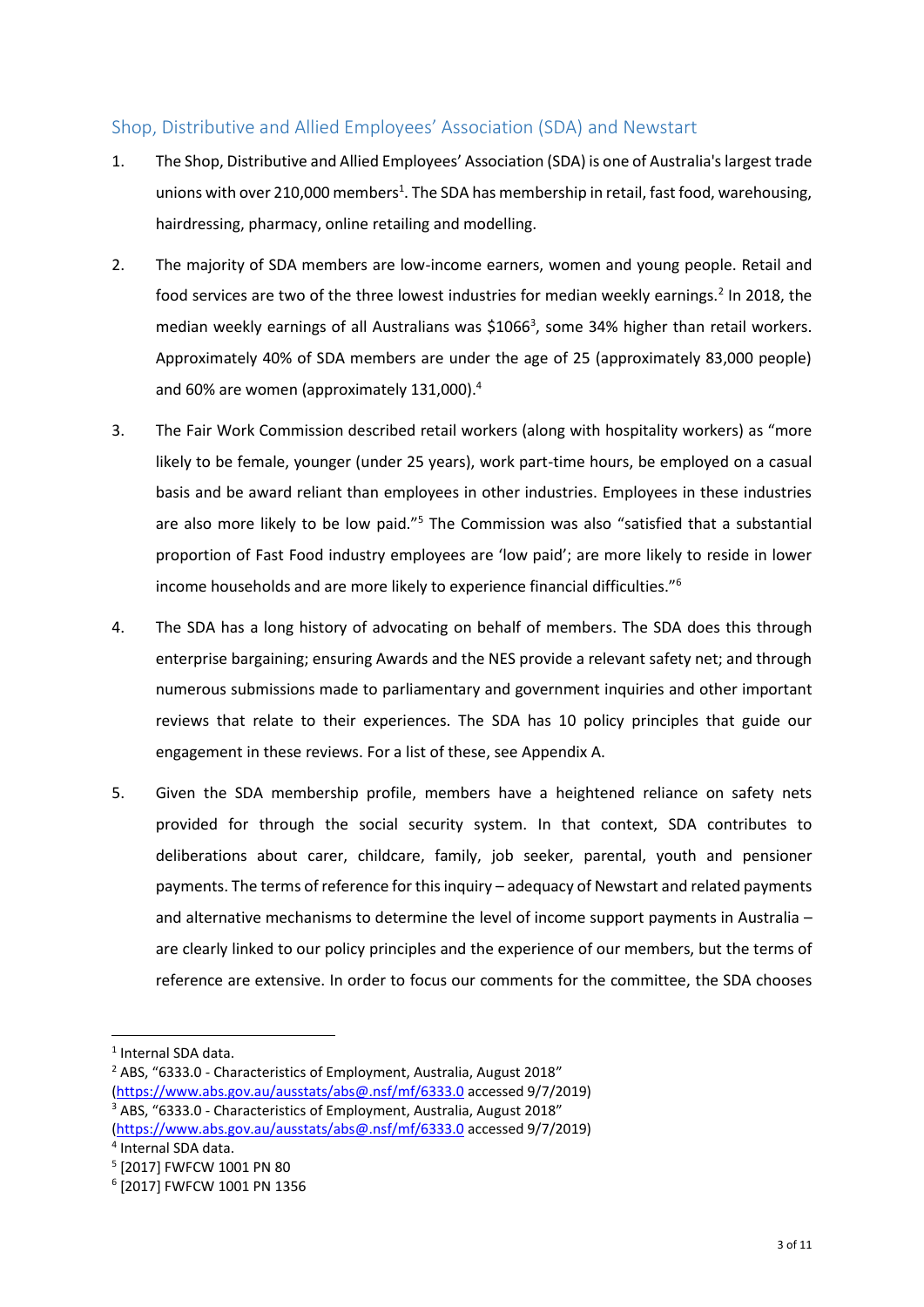to focus this submission on a short list of issues relevant to our members – women's inequality, training for the future of work, discrimination and workplace health and safety – and our support for the ACTU position that the Newstart rate should be increased.

6. Newstart, as an unemployment benefit, has its roots in a policy response to the Great Depression. The payment was intended to help those without work have dignity and prevent the social impact that occurred from ever happening again. The narrative then, as it is today, was one of a payment to help one get a job. Newstart is not achieving this objective. Instead, the payment is pushing women into poverty and homelessness as they age, not helping workers get the skills needed for the future of work, and forcing vulnerable people into discriminatory and unsafe workplaces.

#### <span id="page-3-0"></span>Newstart contributes to women being pushed into poverty as they age

- 7. The silos of government policy–workplace, superannuation, housing and social security, including Newstart–are impacting on women disproportionately. The policy settings in and around Newstart create a system working against women as they head towards retirement, especially those women aged between 55 and 67.
- 8. Despite changing attitudes to parental roles, parents' employment remains very gendered, with fathers far more likely to be working full-time than mothers.<sup>7</sup> Women also carry most of the unpaid parenting responsibilities and, as they near retirement, they continue to carry caring responsibilities for their children, grandchildren and parents.
- 9. The workplace is inequitable for women. Women earn on average just 78% of men's full-time earnings, hold just 17.1% of CEO roles and 39.1% of management roles and 25.8% of roles as directors on boards, and 30% of employers are unable to demonstrate flexible work policies.<sup>8</sup> The impact of this inequity throughout their working life is resulting in them working for longer than they used to and with less satisfactory conditions. In 2012, it was shown that Australian women aged 55-64 were the largest driver of the aging of the workforce. They moved from a participation level of 20-24% before the 1990s to reach 55%.<sup>9</sup>

1

<sup>&</sup>lt;sup>7</sup> See data from the Australian Institute of Family Studies [\(https://aifs.gov.au/facts-and-figures/work-and](https://aifs.gov.au/facts-and-figures/work-and-family)[family\)](https://aifs.gov.au/facts-and-figures/work-and-family) and/or the HILDA Survey at: [https://melbourneinstitute.unimelb.edu.au/hilda/publications/hilda](https://melbourneinstitute.unimelb.edu.au/hilda/publications/hilda-statistical-reports)[statistical-reports](https://melbourneinstitute.unimelb.edu.au/hilda/publications/hilda-statistical-reports) and as discussed in "HILDA findings on Australian families' experience of childcare should be a call-to-arms for government" ([https://theconversation.com/hilda-findings-on-australian-families-experience](https://theconversation.com/hilda-findings-on-australian-families-experience-of-childcare-should-be-a-call-to-arms-for-government-120417)[of-childcare-should-be-a-call-to-arms-for-government-120417](https://theconversation.com/hilda-findings-on-australian-families-experience-of-childcare-should-be-a-call-to-arms-for-government-120417) accessed 9/9/19)

<sup>8</sup> Workplace Gender Equality Agency, 2017-18 WGEA data, [\(https://www.wgea.gov.au/](https://www.wgea.gov.au/) accessed 8/9/19) <sup>9</sup> Chomik, R and Piggott, J "Mature-age labour force participation: Trends, barriers, incentives, and future potential" CEPAR, 2012.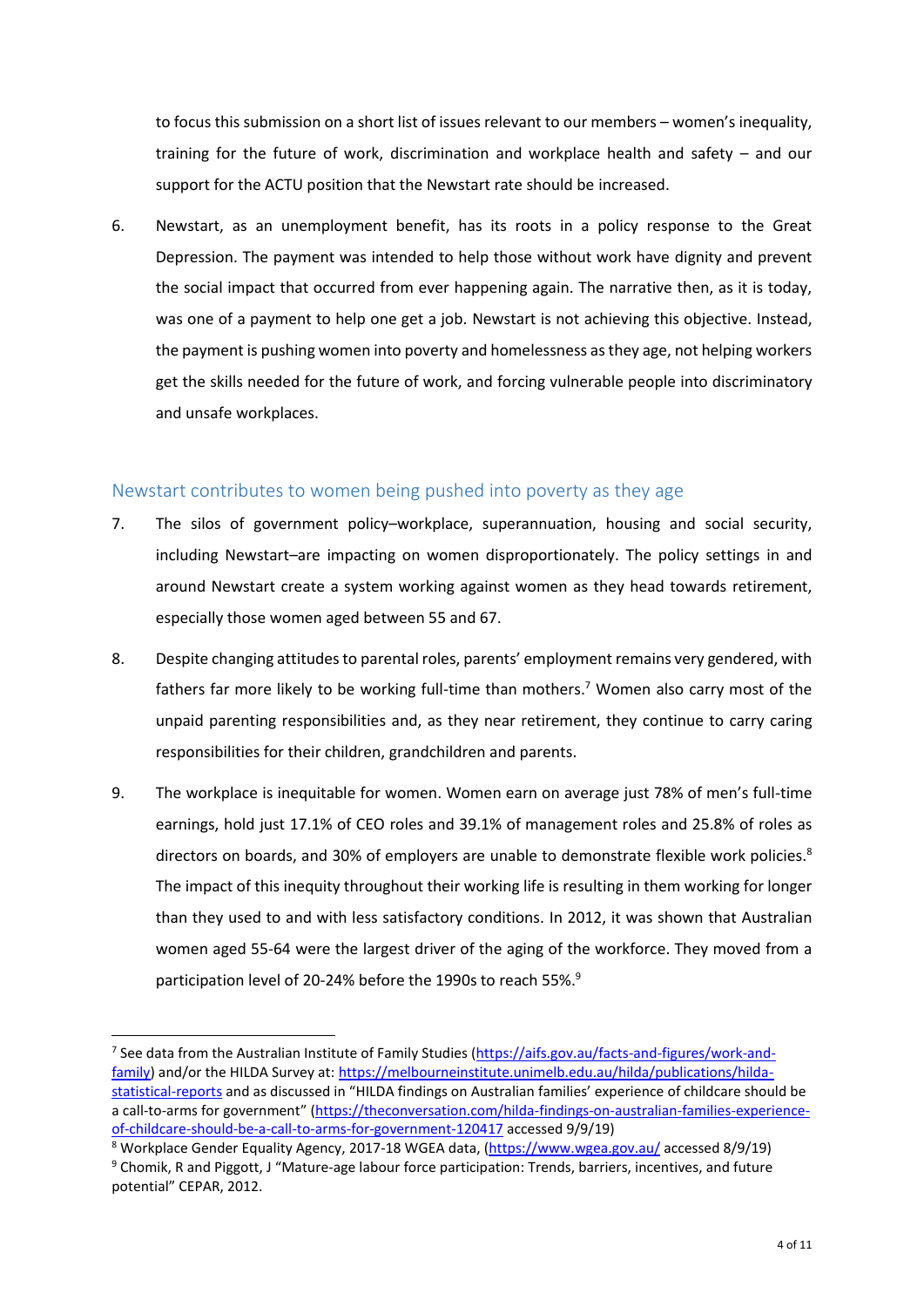- 10. This year, Prof Marian Baird quoted the national benchmarking survey of mature workers in Australia as showing that nearly 70 per cent of the women say they feel considerable financial pressure to continue working. Over 300,000 women between the ages of 45 and 64 have multiple jobs in order to meet these needs.<sup>10</sup> The report of the Australian's Women's Working Future Project shows that women in multiple jobs were less likely to feel their jobs were secure.<sup>11</sup>
- 11. Women are also losing out due to the structural deficiencies of the of superannuation. Women retire with 47% less superannuation than men. Yet, arguably, they need more superannuation as they live five years longer than men on average. Tax concessions, part-time work, lower earnings, time out of the workforce and the definition of a worker result in women not accruing enough savings for a comfortable retirement. An estimated 220,000 women miss out on \$125 million of superannuation contributions as they do not meet the requirement to earn \$450 per month (before tax) from one employer (as many women work more than one part-time job).<sup>12</sup> If they need to access some of their superannuation to reduce the impact of a lack of employment, their poor retirement income is exacerbated.
- 12. Women are increasingly at risk of homelessness. Anglicare's 2019 Rental Affordability Snapshot revealed that no properties in any capital city were affordable for a single person on Newstart. Rental stress particularly affects older women and is reflected in their growing rates of homelessness. Older single women are the fastest growing cohort of people experiencing housing stress and homelessness, and most of them have never been homeless before. Even if these women were to receive the age pension (a higher payment) earlier, it is a payment that assumes most Australians will retire as outright home owners and have no rent to pay<sup>13</sup>.
- 13. In addition to women's lower workplace rights, greater risk of homelessness and the lower super women can expect on retirement and despite the unpaid contribution women make, women are required to fulfil conditionality requirements.

**<sup>.</sup>** <sup>10</sup> See quoting of CEPAR Chief Investigator Prof Marian Baird on the results of the Mature Workers in Organisations Survey as quoted in Price, Jenna, Sydney Morning Herald "The nightmare that's been waiting to hit Australian women " ([https://www.smh.com.au/lifestyle/gender/the-nightmare-that-s-been-waiting-to-hit](https://www.smh.com.au/lifestyle/gender/the-nightmare-that-s-been-waiting-to-hit-australian-women-20190812-p52gc3.html)[australian-women-20190812-p52gc3.html](https://www.smh.com.au/lifestyle/gender/the-nightmare-that-s-been-waiting-to-hit-australian-women-20190812-p52gc3.html) accessed 8/9/19)

<sup>&</sup>lt;sup>11</sup> Baird, M, Cooper, R, Hill, E, Probyn, E and Vromen, A, "Women and the Future of Work Report 1 of The Australian Women's Working Futures Project" 2018.

<sup>&</sup>lt;sup>12</sup> Women in Super, "THE FACTS ABOUT WOMEN AND SUPER"

[<sup>\(</sup>https://www.womeninsuper.com.au/content/the-facts-about-women-and-super/gjumzs](https://www.womeninsuper.com.au/content/the-facts-about-women-and-super/gjumzs) accessed 8/9/19) <sup>13</sup> Anglicare Australia *Rental Affordability Snapshot* April 2019 [\(https://www.anglicare.asn.au/our](https://www.anglicare.asn.au/our-work/research-reports/the-rental-affordability-snapshot)[work/research-reports/the-rental-affordability-snapshot](https://www.anglicare.asn.au/our-work/research-reports/the-rental-affordability-snapshot) accessed 8/9/19)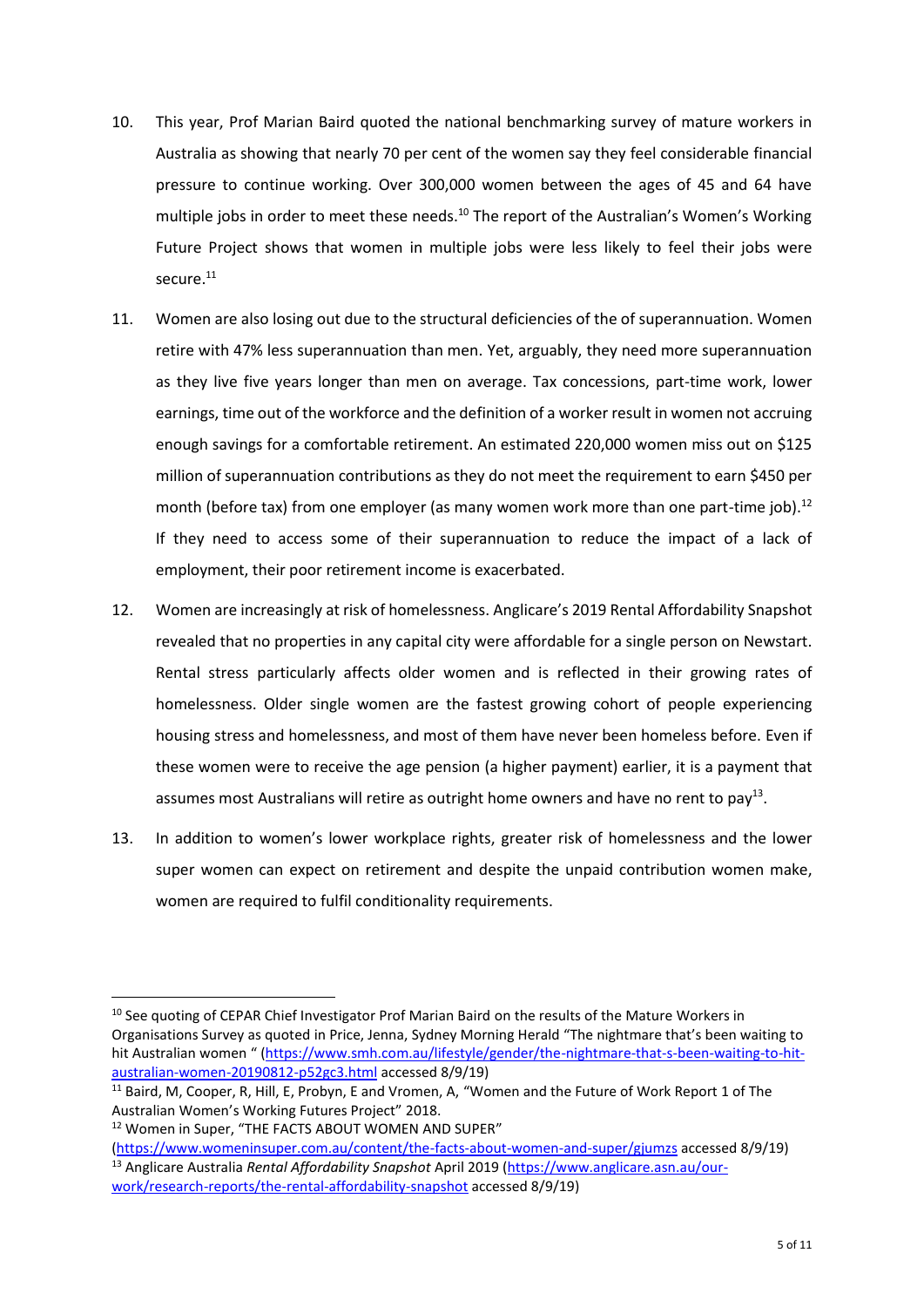- 14. As stated in ACTU policy, "Forcing the unemployed to undertake unpaid work distorts the labour market by displacing actual paid jobs, and there is no evidence that it leads to ongoing employment. Moreover, it restricts jobseekers from attending other job search activities such as interviews or training. Where jobseekers are performing productive work for an enterprise, Congress affirms that the worker must be paid at least the minimum wage for their work. Congress particularly condemns the practice of jobseekers undertaking unpaid work placements in for-profit businesses." 14
- 15. If the purpose of Newstart is dignity and safety while a person is not working and providing enough resources to allow a person to get a new job, it is failing for women in this age bracket because the low rate and conditionality requirements are pushing them into poverty and homelessness as they prepare for a retirement.

#### <span id="page-5-0"></span>Jobactive is ineffective and renewed focus on VET and skills is needed

- 16. In April this year, the Joyce Report highlighted that "shifting demographics, technological advancements and increased pressure from overseas-based competitors have shaped the composition of the labour market, including an ongoing structural shift away from employment in primary production and manufacturing towards a more service-based labour market." In the report, the Hon. Stephen Joyce also noted that while predictions vary, approximately 14 per cent of current jobs are at high risk of automation, and another 32 per cent are likely to be affected by significant modifications, changing how jobs are carried out.<sup>15</sup> Further, the OECD predicts that 14 per cent of jobs may be 'completely automated' and thirty-two per cent will 'change significantly'. Yet it also warns that many adults do not have the rights skills for the jobs of the future – 6 out of 10 lack basic ICT skills or have no computer experience. This despite the number of 'highly-skilled jobs increasing by 25 per cent over the last two decades.<sup>16</sup>
- 17. With a turnover of nearly \$27.5 billion, retail is a large employer with significant skill needs. Nearly 1.3 million people, over 10 per cent of the total workforce are retail workers. Our industry is changing. In warehousing and retail, there is a need to reduce turnover and retain

1

<sup>&</sup>lt;sup>14</sup> ACTU, Social wage and social inclusion policy 2018 [\(https://www.actu.org.au/our-work/actu-congress/actu](https://www.actu.org.au/our-work/actu-congress/actu-congress-2018/actu-policies)[congress-2018/actu-policies](https://www.actu.org.au/our-work/actu-congress/actu-congress-2018/actu-policies) accessed 9/9/19)

<sup>&</sup>lt;sup>15</sup> Joyce, S, "Strengthening Skills Expert Review of Australia's Vocational Education and Training System" Australian Government, April 2019 [\(https://www.pmc.gov.au/resource-centre/domestic-policy/vet](https://www.pmc.gov.au/resource-centre/domestic-policy/vet-review/strengthening-skills-expert-review-australias-vocational-education-and-training-system)[review/strengthening-skills-expert-review-australias-vocational-education-and-training-system](https://www.pmc.gov.au/resource-centre/domestic-policy/vet-review/strengthening-skills-expert-review-australias-vocational-education-and-training-system) accessed 8/9/19)

<sup>16</sup> Slomin A, *Artificial Intelligence and the Future of Work*, John Curtin Research Centre Policy Report No. 4, 2019.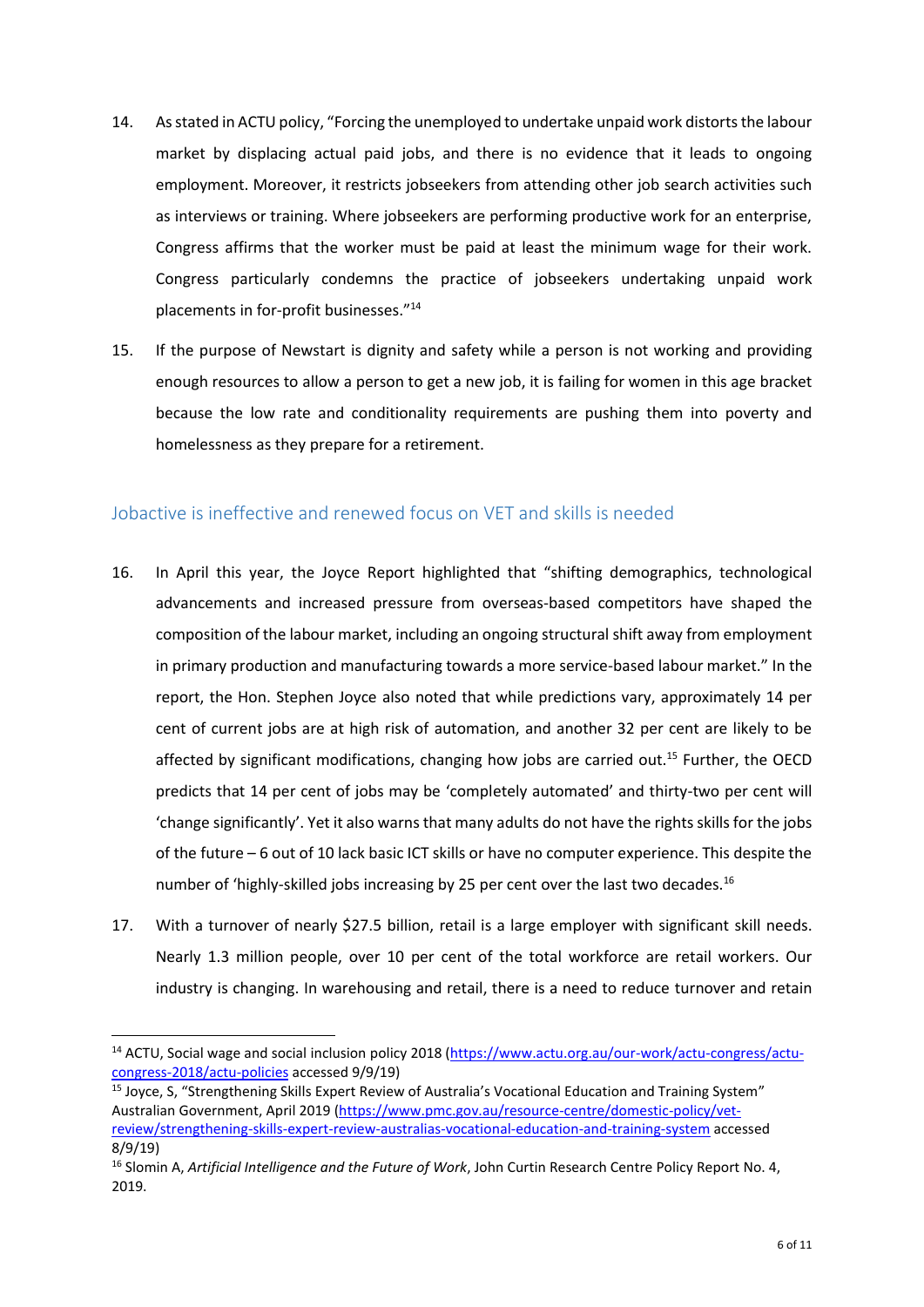staff who understand the industry. The retail industry needs our staff skilled to respond to the future of retail through digitization of machinery, the use of AI, and data analytics. Warehousing needs to be managed differently, merchandise needs to be planned so that it is on season and on trend, and online shopping needs to mature as a retailer. In personal services, technological advances are seeing medicalized services in beauty salons, changes to products and methods in hairdressing, and floristry requiring increasingly diverse skills of workers.

- 18. Research and development within the education system is needed so that the retail industry training is cutting edge and creates a sustainable place to work through transitions to new technologies and ways of working. Governments, employers and unions need to work together to ensure workplace training and apprentices are meeting our economic needs. TAFE needs support and RTOs, especially those deigned for highly specialist skills, should be supported to develop workers for a modern workplace. There needs to be a new vision for vocational education in Australia as a modern and desirable alternative to University. Australian's need a stronger skills sector which will help working lives start effectively and respond to the need for new skills throughout careers.
- 19. Currently, part of the approach to resolving the future needs of work is that Newstart recipients are generally required to participate in Jobactive to receive income support, and this is intended to help them meet labour market expectations. However, as outlined in 2019 by the Senate Education and Employment References Committee, Jobactive is "failing those it is intended to serve". While the report focussed on the technical operation of Jobactive, it also highlights that Australia has a strong and dynamic labour market. In quoting a submission from the National Employment Services Association (NESA), the committee highlighted that "economic and social observers alike predict the technological revolution will increase in momentum. As such, those already displaced, face greater barriers to securing work; with less skilled workers likely to experience the most significant displacement and risk of long-term unemployment as technology continues to change the nature of work."<sup>17</sup> In order to prevent a growing number of people being displaced from their work and being on unemployment benefits, the Government needs to shift focus from Jobactive programs such as PaTH (Prepare, Trial, Hire), Work for the Dole and ParentsNext towards a focus on skills needed for the future of work.

1

<sup>17</sup> Australian Senate Education and Employment References Committee *Jobactive: failing those it is intended to serve February 2019* [https://www.aph.gov.au/Parliamentary\\_Business/Committees/Senate/Education\\_and\\_Employment/JobActive](https://www.aph.gov.au/Parliamentary_Business/Committees/Senate/Education_and_Employment/JobActive2018/Report) [2018/Report](https://www.aph.gov.au/Parliamentary_Business/Committees/Senate/Education_and_Employment/JobActive2018/Report) accessed 9/9/19)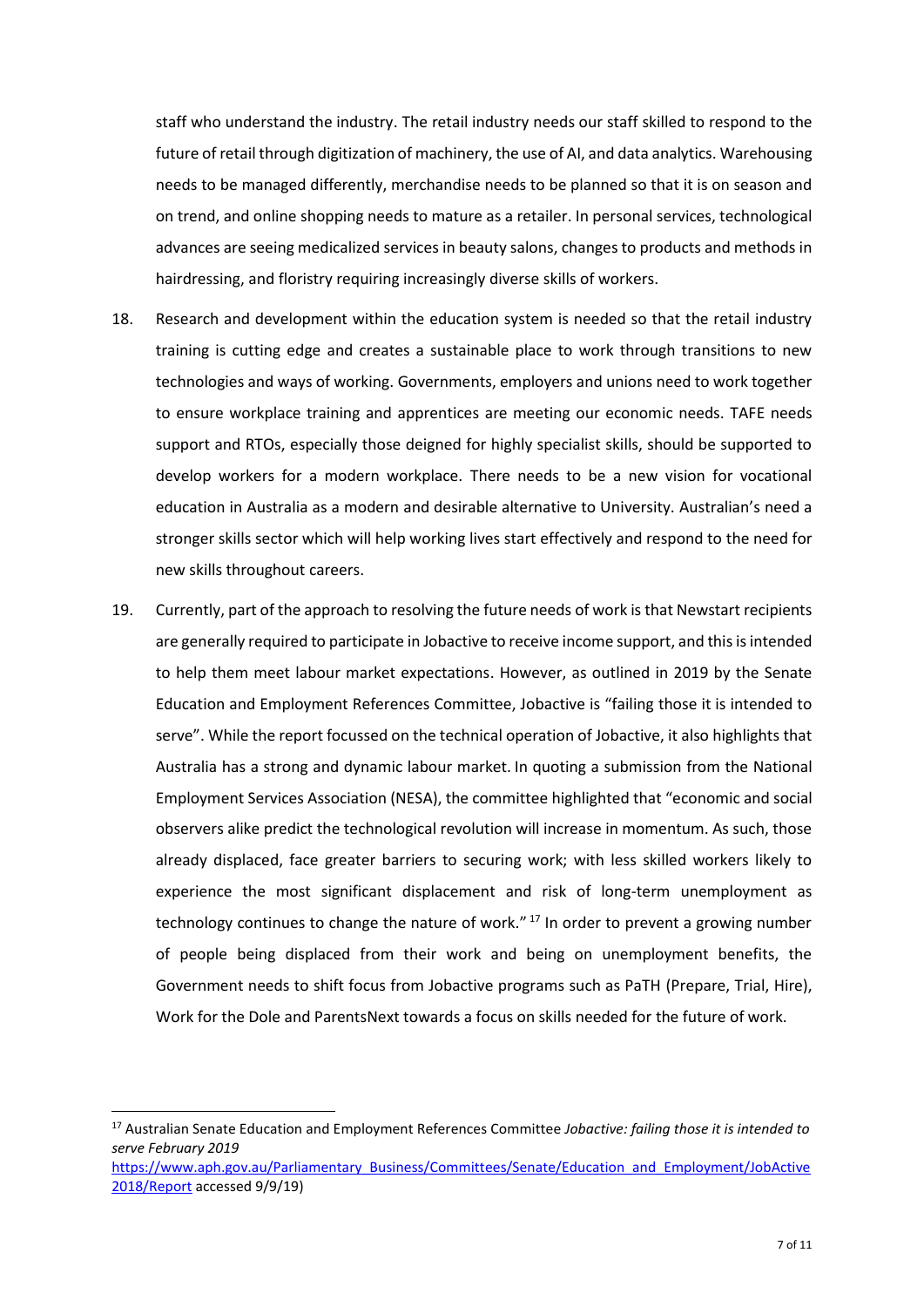20. Workers welcome programs that support their skills development. SDA NSW Branch is a partner with the Sydney campus of the University of Newcastle. Through this partnership, retail workers have enrolled in training that is not within the funded qualifications framework. There is high demand in this program for leadership training. SDA NSW Branch also surveyed members. 1 in 3 respondents were considering further study, 20% are seeking leadership and management skills, and over 45% of respondents are seeking skills that would be helpful for a career in retail (Management, Leadership, HR, Business, Finance or IT skills). However, nearly 20% of them were not yet sure what they'd like to study. It is incumbent upon governments and employers to set the scene that encourages these workers to engage in training that will meet the future needs of work. When that future comes, we all seek that there be low reliance on job seeker payments.

#### <span id="page-7-0"></span>Workplaces need to sustain work and make returning easier

- 21. SDA sees first-hand the impacts on workers of discrimination and workplace injuries. These issues impact not only on members working life, but all aspects of life including family, financial, physical and mental. Good workplaces adhere to social and legal obligations and can prevent workers from disengaging. SDA has supported workers that have been deemed unable to undertake the inherent requirements of their role and believes there should be good environments where former Newstart recipients can effectively reengage with work.
- 22. There is strong evidence that workplaces are discriminatory to Australians with a disability and older workers. In 2015, SDA undertook a survey regarding discrimination. Over 65% of respondents had experienced discrimination, 84% believe older workers and workers with a disability face barriers when they look for, or are in, a job and 77% believe employment discrimination has an impact on gaining and keeping a job. SDA has also observed a disturbing trend of using Work Health and Safety (WHS) legislation to undermine and exclude workers older workers and those with a disability. Their privacy is also breached when asked for unnecessary health and medical details.
- 23. Workplaces need to better accommodate these workers with less bullying and harassment, better superannuation, tax changes and more effective workers compensation. When things do go wrong, complaint processes need to be less legalistic and easier to navigate so that workers are awarded a remedy and workplaces change. If we change the workplace, labour participation rates for people with disability and older workers could rise.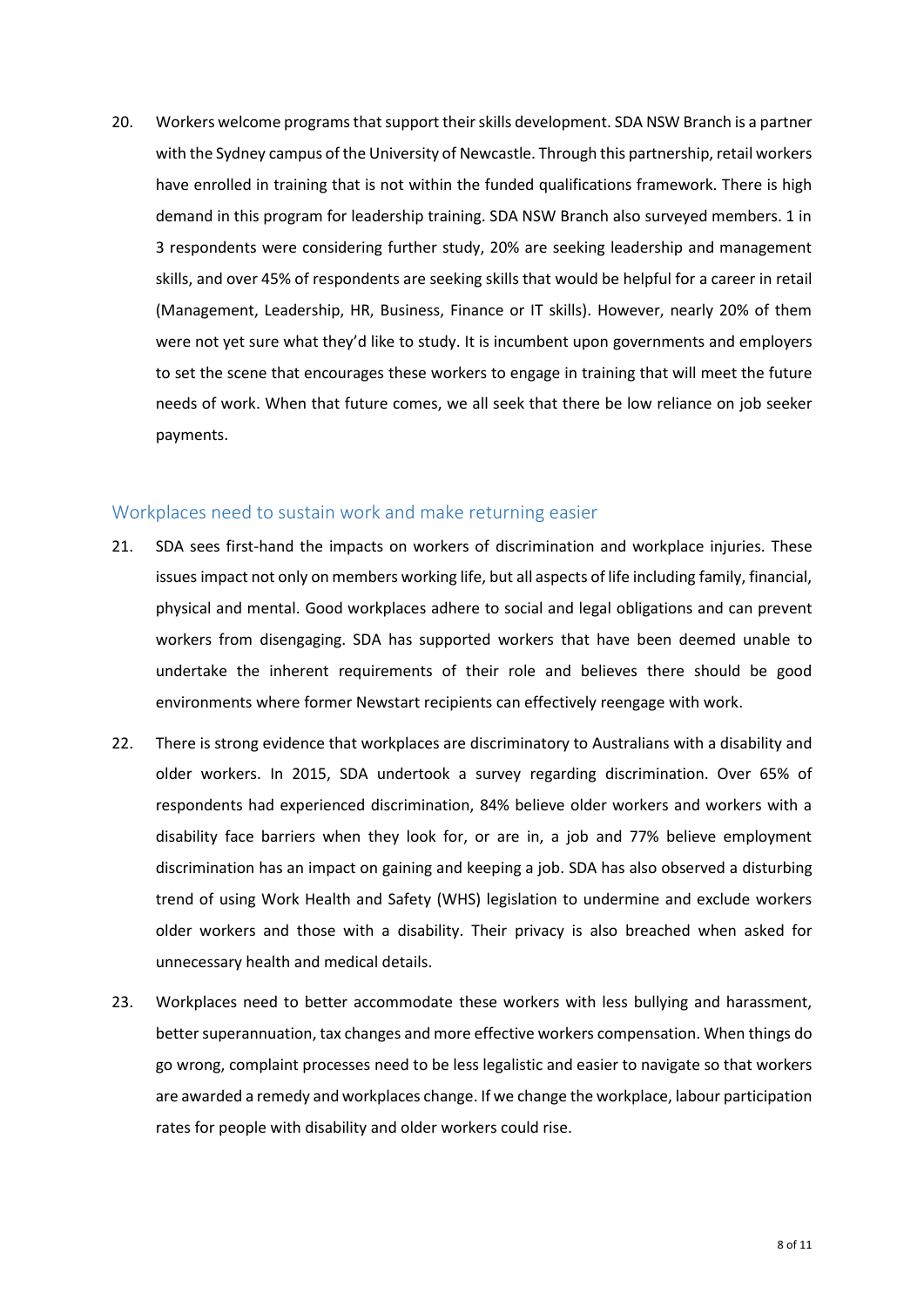- 24. The workplace also needs to be safer. Recently, 2000 retail workers responded to an ACTU survey. 20% of respondents had a psychological injury or illness due to work. Over 1000 workers in retail said the key issues were workload and lack of recognition or reward.<sup>18</sup> Previously, a poll of 6,000 retail workers found 88 per cent had been verbally abused in the past 12 months, while 15 per cent were physically attacked and 11 per cent sexually harassed.<sup>19</sup> Between 2010–11 and 2014–15, around 91% of workers' compensation claims involving a mental health condition were linked to work-related stress or mental stress. 20
- 25. Together with the National Retail Association (NRA) and the Australian Retailers Association (ARA), SDA is tackling a customer abuse epidemic in retail and fast food outlets through a National Customer Abuse & Violence Industry Roundtable, an iCare respect and resilience trial, and working to include more effective training in funded training packages. In Victoria, the ARA are undertaking a WorkWell project to help to prevent mental injury and promote mentally healthy Victorian Workplaces.
- 26. Until the culture of work changes to a good psychosocial safety climate, depression, psychological distress, and engagement will result in sickness absence and presenteeism.<sup>21</sup> These are early warning signs for disengagement with work. SDA has observed progression from employment, to payments (be that Disability Support Pension or Newstart) that was caused by poor workplace cultures.

#### <span id="page-8-0"></span>The rate should be increased, indexed and have better linkages with other programs

- 27. Given our members experience and the move in 2020 to a 'JobSeeker Payment', SDA seeks to highlight interactions between areas of policy. There does need to be a different way to administer payments for those nearing retirement, an effective response to the changing world of work and a culture conducive to vulnerable people working.
- 28. Ultimately, though, job seekers need payments set at and to remain at a level that enablesthem to get a job. To get a job, one needs a roof over their head, clothes on their back, food in their mouths and to be able to get to and from interviews and jobs. As costs of living rise, so too should the quantum of payments for jobseekers.

**.** 

<sup>18</sup> ACTU Data

<sup>19</sup> Internal SDA Data

<sup>20</sup> Safe Work Australia Data

<sup>&</sup>lt;sup>21</sup> Safe Work Australia [\(https://www.safeworkaustralia.gov.au/doc/psychosocial-safety-climate-and-better](https://www.safeworkaustralia.gov.au/doc/psychosocial-safety-climate-and-better-productivity-australian-workplaces-costs-productivity)[productivity-australian-workplaces-costs-productivity](https://www.safeworkaustralia.gov.au/doc/psychosocial-safety-climate-and-better-productivity-australian-workplaces-costs-productivity) accessed 9/9/19)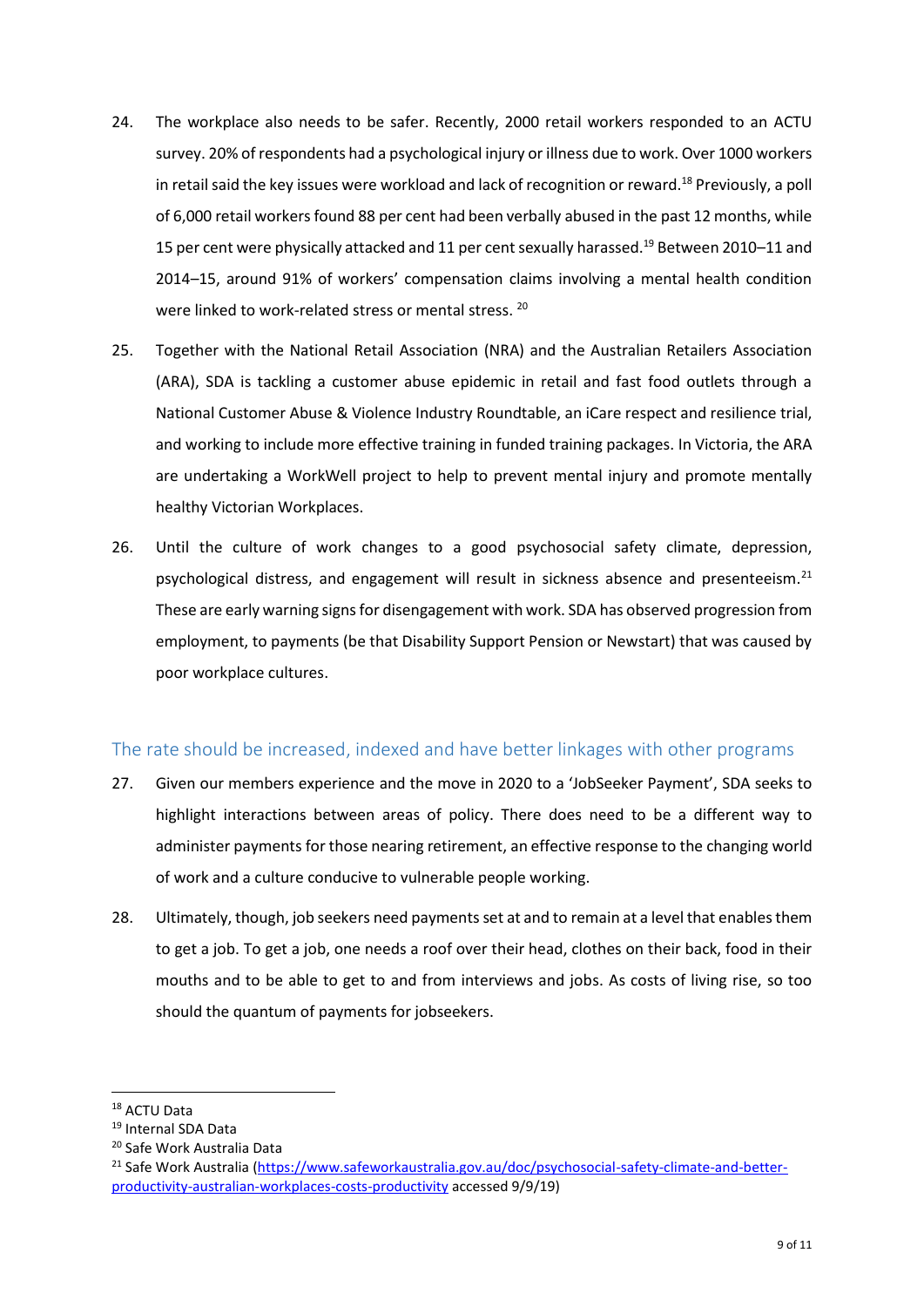- 29. SDA supports the position of the ACTU, ACOSS, AiGroup and the BCA that the rate of Newstart increase by at least \$75 per week. As stated at the most recent ACTU Congress, "Lifting the rate of unemployment benefits would bring down poverty levels and reduce inequality in Australia. … Australians who are actively seeking employment should be supported in their efforts through the provision of affordable, quality community services and a decent social security safety net. We call upon the Government to increase the Allowance by at least \$75 a week, with the goal to increase the rate above the poverty line by increasing it ultimately by \$160 a week."
- 30. SDA also views an increase in the rate in the context of benefits for the wider economy. SDA shares the view of the ACTU that a reversal of the penalty rate cuts and the introduction of a living wage would increase aggregate demand.
- 31. While Newstart is indexed to inflation (CPI), this is not adequate to ensure the payment continues to be set at a level that ensures the jobseeker has the resources to enable them to get a job. A cost of living or industrial anchor would be more appropriate to ensure that job seeker payments remain purposeful. SDA supports an industrial anchor being used to ensure that job seeker payments are identifiably linked to changes in wages. Indexation should be set so that jobseekers experience direct benefits from being involved in the workforce. This would prevent the payment from being a disincentive to work.

#### <span id="page-9-0"></span>Conclusion and Recommendations

- 32. Newstart does not operate in isolation, and nor will the new JobSeeker Payment. The Job Seeker Payment should be greater, indexed and better focussed on helping transition to a job or retirement. The achieve this, the planned 'Job Seeker Payment' should:
	- 32.1. be introduced at a rate high enough to enable Australians to seek a job (at least \$75 per week) and prevent trapping them in poverty,
	- 32.2. be linked to an industrial anchor to ensure the payment stays high enough to help Australian's get a job, and
	- 32.3. be redesigned in a way that interacts more effectively with policy on:
		- 32.3.1. aging especially as it relates to the Age Pension and superannuation,
		- 32.3.2. skills especially the Vocational Educational and Training system, and
		- 32.3.3. health and welfare including discrimination and workplace health and safety.